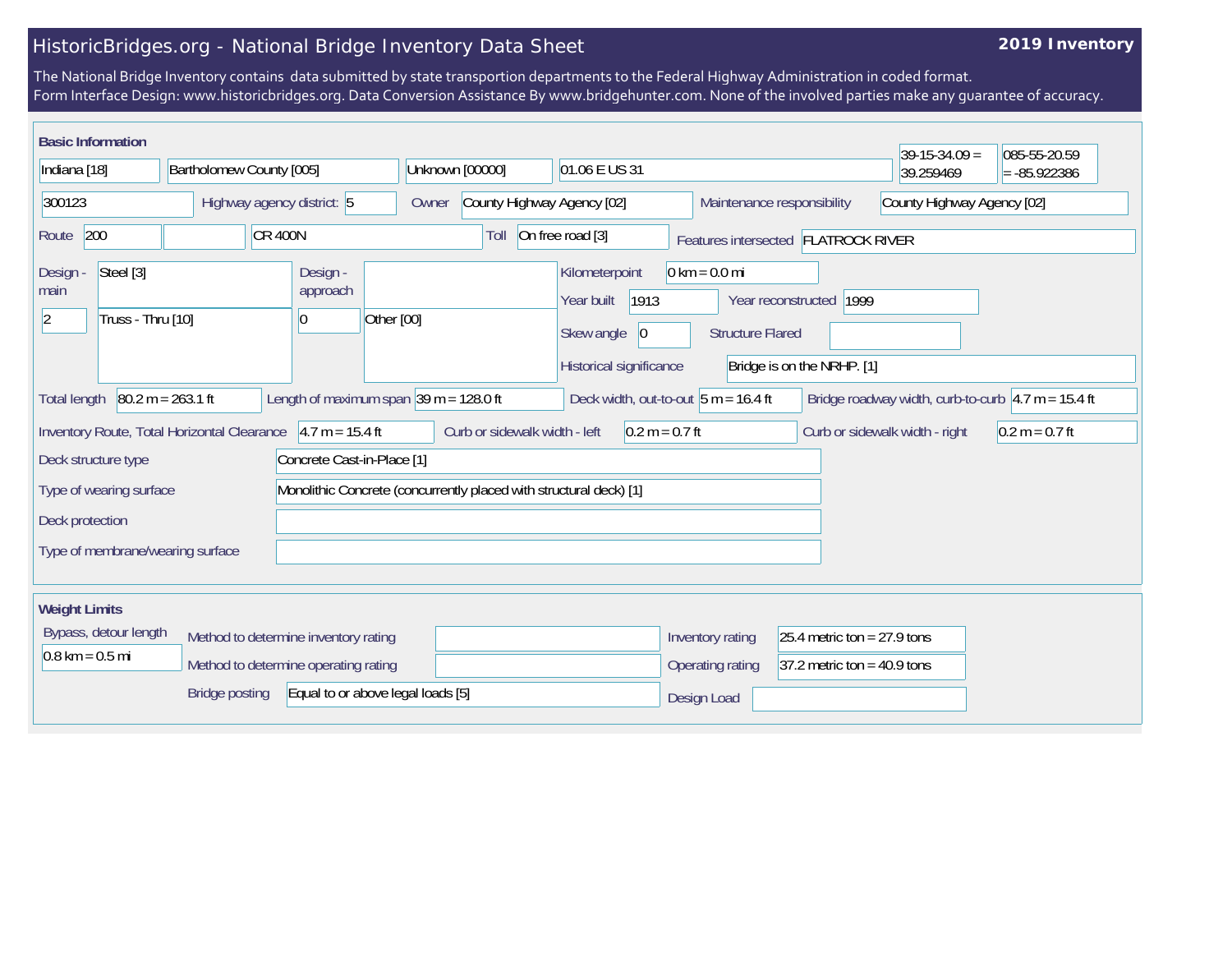| <b>Functional Details</b>                                                                             |                                                                                         |  |  |  |  |  |  |
|-------------------------------------------------------------------------------------------------------|-----------------------------------------------------------------------------------------|--|--|--|--|--|--|
| 1110<br>Average daily truck traffi 3<br>Average Daily Traffic                                         | Year 2018<br>1930<br>2038<br>%<br>Future average daily traffic<br>Year                  |  |  |  |  |  |  |
| Major Collector (Rural) [07]<br>Road classification                                                   | Approach roadway width<br>$5.8 m = 19.0 ft$<br>Lanes on structure 1                     |  |  |  |  |  |  |
| Type of service on bridge Highway [1]                                                                 | Direction of traffic One lane bridge for 2 - way traffic [3]<br>Bridge median           |  |  |  |  |  |  |
| Parallel structure designation<br>No parallel structure exists. [N]                                   |                                                                                         |  |  |  |  |  |  |
| Waterway [5]<br>Type of service under bridge                                                          | Navigation control<br>Lanes under structure<br>$\vert 0 \vert$                          |  |  |  |  |  |  |
| $0 = N/A$<br>Navigation vertical clearanc                                                             | Navigation horizontal clearance $ 0 = N/A $                                             |  |  |  |  |  |  |
| Minimum navigation vertical clearance, vertical lift bridge                                           | Minimum vertical clearance over bridge roadway<br>$4.52 m = 14.8 ft$                    |  |  |  |  |  |  |
| Minimum lateral underclearance reference feature Feature not a highway or railroad [N]                |                                                                                         |  |  |  |  |  |  |
| Minimum lateral underclearance on left $0 = N/A$<br>Minimum lateral underclearance on right $0 = N/A$ |                                                                                         |  |  |  |  |  |  |
| Minimum Vertical Underclearance $ 0 = N/A$                                                            | Minimum vertical underclearance reference feature Feature not a highway or railroad [N] |  |  |  |  |  |  |
| Appraisal ratings - underclearances N/A [N]                                                           |                                                                                         |  |  |  |  |  |  |
|                                                                                                       |                                                                                         |  |  |  |  |  |  |
| <b>Repair and Replacement Plans</b>                                                                   |                                                                                         |  |  |  |  |  |  |
| Type of work to be performed                                                                          | Work to be done by contract [1]<br>Work done by                                         |  |  |  |  |  |  |
| Other structural work, including hydraulic<br>replacements. [38]                                      | Bridge improvement cost<br>57000<br>$\vert 0 \vert$<br>Roadway improvement cost         |  |  |  |  |  |  |
|                                                                                                       | $80.2 m = 263.1 ft$<br>Length of structure improvement<br>Total project cost<br>57000   |  |  |  |  |  |  |
|                                                                                                       | 2018<br>Year of improvement cost estimate                                               |  |  |  |  |  |  |
|                                                                                                       | Border bridge - state<br>Border bridge - percent responsibility of other state          |  |  |  |  |  |  |
|                                                                                                       | Border bridge - structure number                                                        |  |  |  |  |  |  |